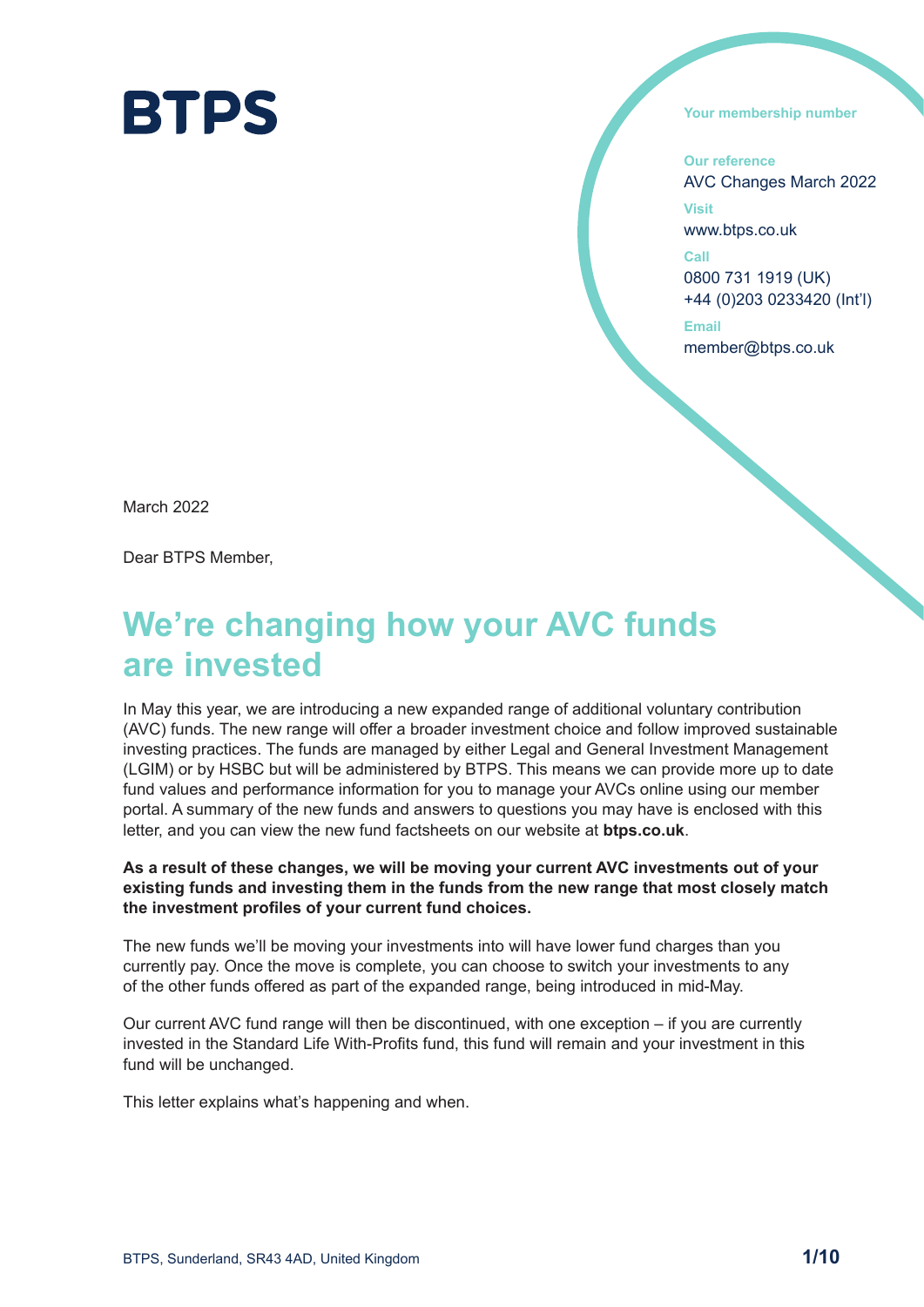

# **What do I need to do?**

**All** members should:



# **Which fund will my existing AVCs be moved to in May 2022?**

The table below shows which new fund your existing AVC investment will automatically move to in May 2022. If you are not sure which AVC funds you are currently invested in, you can check on our member portal, just register or log-in at **btps.co.uk** and head to the My AVCs page.

| Your existing fund<br>(discontinued from May 2022 exc.<br><b>Standard Life With-Profits fund)</b> | <b>Charge</b><br>you pay<br>$(%$ $\mathbf{p}$ $)$ $\mathbf{p}$ $\mathbf{a}$ $)$                                    | Your new fund<br>(from May 2022)<br>managed by LGIM | Charge<br>you pay <sup>1</sup><br>$(%$ (% pa) |
|---------------------------------------------------------------------------------------------------|--------------------------------------------------------------------------------------------------------------------|-----------------------------------------------------|-----------------------------------------------|
| <b>BlackRock Global Equity Fund</b>                                                               | 0.71%                                                                                                              | Sustainable Global<br><b>Equity Index Fund</b>      | 0.27%                                         |
| Legal & General Global Equity Fund                                                                | 0.42%                                                                                                              |                                                     |                                               |
| Standard Life Vanguard Global Stock Index                                                         | 0.32%                                                                                                              |                                                     |                                               |
| <b>BlackRock UK Equity Fund</b>                                                                   | 0.42%                                                                                                              | Sustainable UK<br><b>Equity Index Fund</b>          | 0.21%                                         |
| Legal & General UK Equity Fund                                                                    | 0.41%                                                                                                              |                                                     |                                               |
| Standard Life Vanguard FTSE UK All Share                                                          | 0.31%                                                                                                              |                                                     |                                               |
| Standard Life Passive Plus III Fund                                                               | 0.32%                                                                                                              | Sustainable Multi<br><b>Asset Fund</b>              | 0.31%                                         |
| Utmost Managed Pension (formerly Equitable Life)                                                  | 0.75%                                                                                                              |                                                     |                                               |
| <b>Standard Life Deposit and Treasury Fund</b>                                                    | 0.26%                                                                                                              | Cash Fund                                           | $0.24\%$ <sup>2</sup>                         |
| Standard Life With-Profits Fund                                                                   | No explicit<br>charge as<br><b>Standard Life</b><br>allow for this<br>when calculating<br>with-profits<br>payouts. | Unchanged                                           | Unchanged                                     |

1 The charge you pay includes investment and administration expenses. Charges are not fixed and can go up or down over time.

<sup>2</sup> Additional variable expenses apply to the Cash Fund. These are currently 0.013% and are incorporated in the above charge, but can go up or down over time. Please see the fund factsheet available on **btps.co.uk** for further details.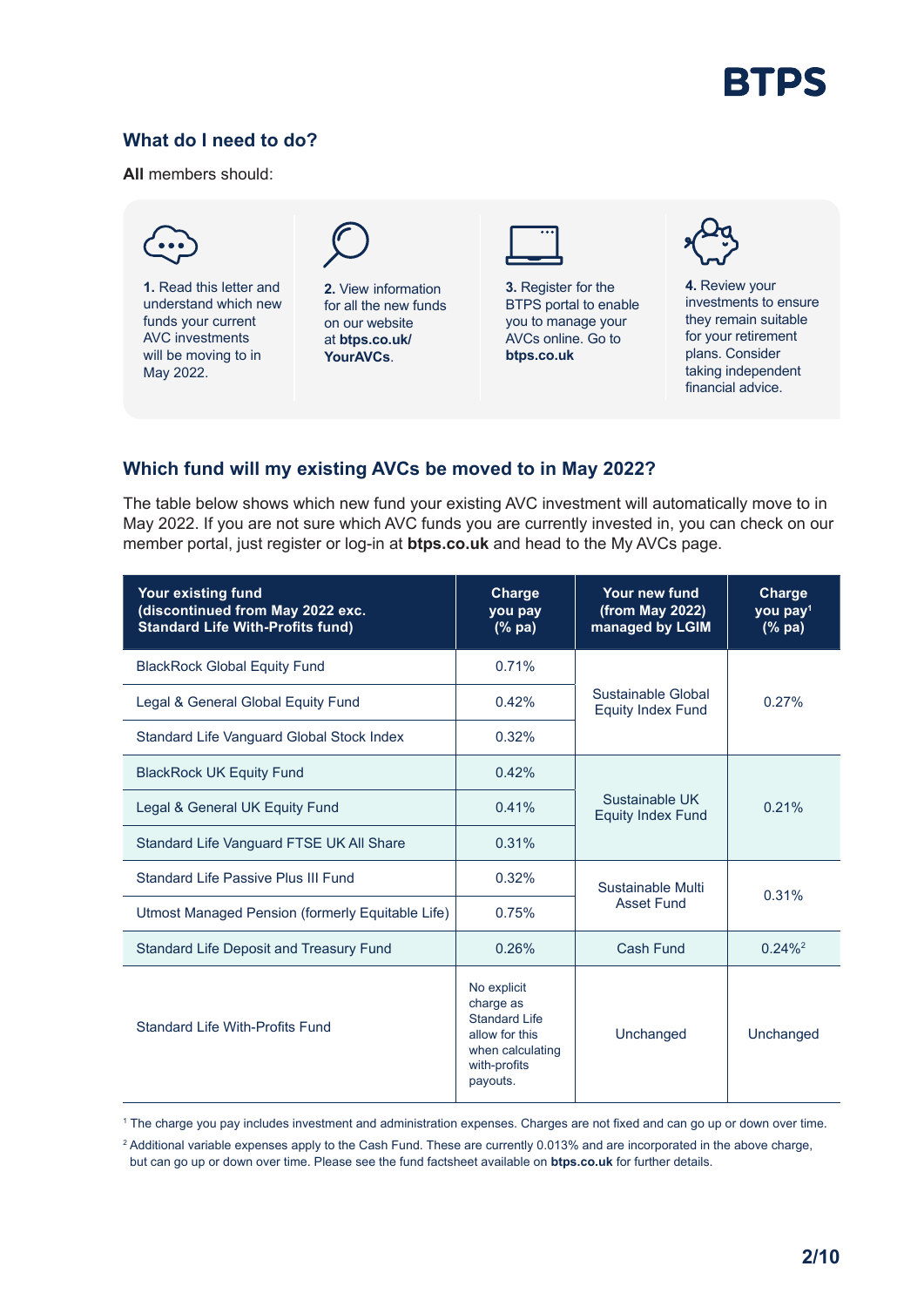

We are also introducing several other new funds, which we have listed on the fund summary enclosed. Once the changes are completed in mid-May, you will be free to switch to any of the other available funds.

#### **Where to get further advice or guidance?**

As your AVCs are classed as 'defined contribution' (DC) benefits, you have more choice about how you invest and use them compared to your main BTPS pension. You should consider taking appropriate independent financial advice before making changes to your fund choices. Free sources of information that you may also wish to consider using include Pension Wise from MoneyHelper. Find out more at **moneyhelper.org.uk**.

Be aware that the type of investments you may want to hold depends upon your personal circumstances. Past performance is not a guarantee of future performance and the value of investments can go up or down.

#### **We're here to help**

If you have any questions not answered in this document or online, please get in touch quoting 'AVC changes'. You can find your membership number as well as our contact details at the top of this letter. Our phone lines are open Monday to Friday between 8:30am and 5:00pm (excluding Bank Holidays). Alternatively, you can write to us at BTPS, Sunderland, SR43 4AD.

Yours sincerely,

**Member Services For and on behalf of the BTPS Trustee**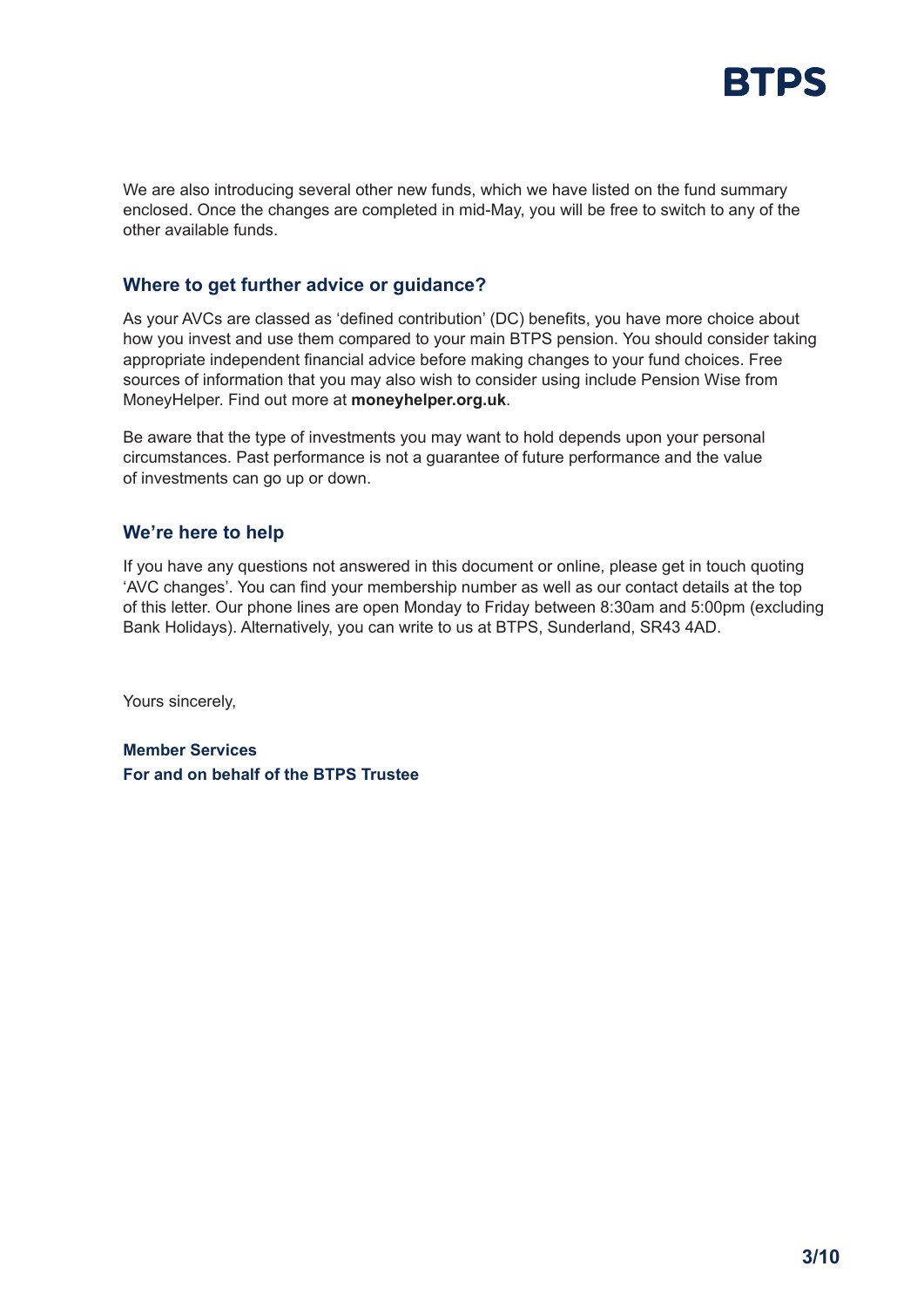# **New AVC funds – from May 2022**

This table provides a high-level outline of the full range of new AVC funds we are introducing in May. We are unable to provide you with investment advice or guidance about what choices are appropriate for your individual circumstances. Before making any investment decisions you should read the detailed fund factsheets, which include details of each fund's aims, charges and what it invests in. These documents include a link to the underlying fund factsheet, where applicable, which will show you past performance of the underlying fund. You can view the factsheets on our website at **btps.co.uk/YourAVCs**. If there is any difference between the high-level information provided in this table and the detailed fund factsheets, the fund factsheets will take precedence.

The value of your investments can go up or down and you may not get back the amount originally invested.

| <b>Fund name</b>                                            | <b>About the fund</b>                                                                                                                                                                                                                              | Charge<br>you pay<br>$(% \mathbf{a})^1$ |
|-------------------------------------------------------------|----------------------------------------------------------------------------------------------------------------------------------------------------------------------------------------------------------------------------------------------------|-----------------------------------------|
| <b>Cash Fund</b>                                            | This fund aims to provide stability in the value of your investment but by doing<br>so it has lower potential for growth.                                                                                                                          | $0.24\%$ <sup>2</sup>                   |
|                                                             | The fund invests in short-term, sterling based assets which are issued by<br>governments, high quality banks and companies.                                                                                                                        |                                         |
|                                                             | The interest earned on this fund may not keep up with inflation or the fund's<br>charges so you may end up with less than you initially invested. This fund may<br>be suitable if you want a lower risk investment or if you're close to retiring. |                                         |
|                                                             | This fund is managed by LGIM.                                                                                                                                                                                                                      |                                         |
| <b>Shariah Global</b><br><b>Equity Index</b><br><b>Fund</b> | This fund aims to track as closely as possible the performance of the Dow<br>Jones Islamic Market Titans 100 Index. The Index is comprised of shares of<br>companies in emerging and developed markets globally.                                   | 0.48%                                   |
|                                                             | The fund will only invest in shares of companies that meet Shariah compliance<br>principles as interpreted or approved by HSBC's Shariah Committee.                                                                                                |                                         |
|                                                             | As this fund tracks a share index, its value can change a lot in a short<br>space of time. For this reason, it may not be a suitable choice if you'd like<br>a more stable fund or if you're close to retiring.                                    |                                         |
|                                                             | This fund is provided by LGIM and managed by HSBC.                                                                                                                                                                                                 |                                         |
| <b>Short Dated</b><br><b>GBP</b>                            | This fund aims to provide a combination of growth and income by tracking<br>the performance of the Markit iBoxx GBP Corporates 1-5 Index.                                                                                                          | 0.27%                                   |
| Corporate<br><b>Bond Index</b><br><b>Fund</b>               | This fund invests in short-dated company bonds with less than 5 years to<br>maturity, which tend to be less sensitive to changes in interest rates than<br>longer-dated bonds.                                                                     |                                         |
|                                                             | This may be a relevant consideration if you are approaching retirement.                                                                                                                                                                            |                                         |
|                                                             | This fund is managed by LGIM.                                                                                                                                                                                                                      |                                         |

<sup>1</sup>The charge you pay includes investment and administration expenses. Charges are not fixed and can go up or down over time.

<sup>2</sup> Additional variable expenses apply to the Cash Fund. These are currently 0.013%, and are incorporated in the above charge but can go up or down over time. Please see the fund factsheet available on our website at **btps.co.uk** for further details.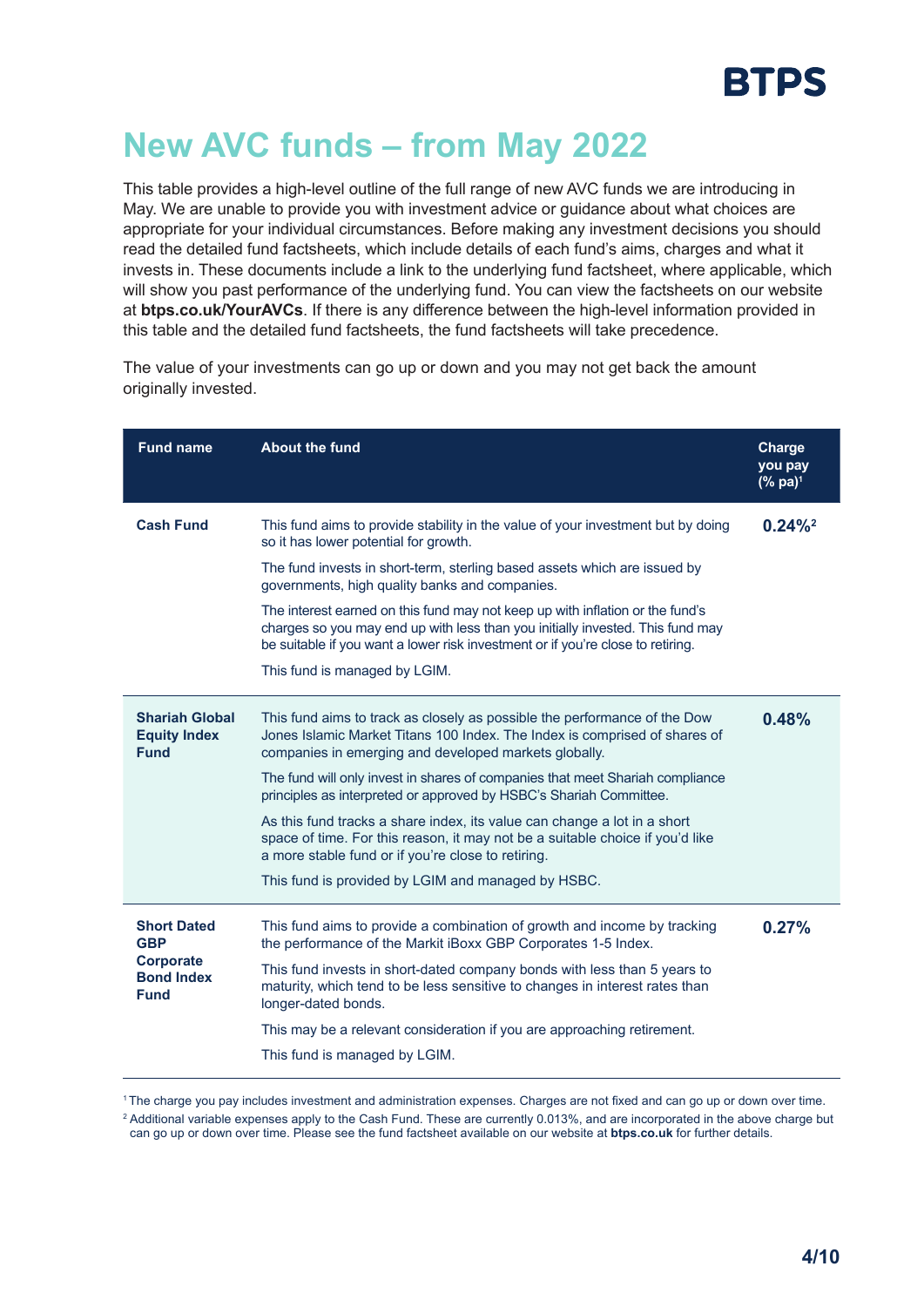

| What it invests in                                                                                                                                                                                                                                                                                                                                                                                                                                                                                                                                                                                                                                                                                                                                                                                                                                                                                                                                                                                                     | Charge<br>you pay<br>$(%$ pa $)^1$                                   |
|------------------------------------------------------------------------------------------------------------------------------------------------------------------------------------------------------------------------------------------------------------------------------------------------------------------------------------------------------------------------------------------------------------------------------------------------------------------------------------------------------------------------------------------------------------------------------------------------------------------------------------------------------------------------------------------------------------------------------------------------------------------------------------------------------------------------------------------------------------------------------------------------------------------------------------------------------------------------------------------------------------------------|----------------------------------------------------------------------|
| The fund aims to track the performance of the Solactive L&G ESG Global<br>Markets Index, which aims to provide exposure to shares of companies in<br>developed and emerging markets while reflecting significant environmental,<br>social and corporate governance (ESG) issues.<br>As this fund tracks a share index, its value can change a lot in a short<br>space of time. For this reason, it may not be a suitable choice if you'd<br>like a more stable fund or if you're close to retiring.<br>This fund is managed by LGIM.                                                                                                                                                                                                                                                                                                                                                                                                                                                                                   | 0.27%                                                                |
| This fund invests in a range of assets which may include (developed and<br>emerging markets) equities, government and corporate bonds and cash.<br>As it is invested in a mixture of assets including shares, its value can change<br>a lot in a short space of time. For this reason, it may not be a suitable choice<br>if you would like a more stable fund or if you're close to retiring.<br>This fund is managed by LGIM.                                                                                                                                                                                                                                                                                                                                                                                                                                                                                                                                                                                        | 0.31%                                                                |
| The fund aims to track the performance of the Solactive L&G ESG UK<br>Index which aims to provide exposure to the UK equity market while<br>reflecting significant environmental, social and corporate governance<br>(ESG) issues.<br>As this fund tracks a share index, its value can change a lot in a short<br>space of time. For this reason, it may not be a suitable choice if you'd<br>like a more stable fund or if you're close to retiring.<br>This fund is managed by LGIM.                                                                                                                                                                                                                                                                                                                                                                                                                                                                                                                                 | 0.21%                                                                |
| Each Target Date Fund invests in a wide range of assets such as equities,<br>government and corporate bonds, property and infrastructure.<br>The mix of investments changes over time as you get closer to retirement.<br>For instance, if you're a long way from your target retirement date, the fund<br>will invest more of your pension savings in higher risk investments, such as<br>company shares. Although they are more likely to go up and down in value<br>in the short term, this type of investment is also more likely to grow your<br>pension savings over the longer term.<br>If you're closer to retirement, the fund will invest more of your pension<br>savings in lower-risk investments, such as bonds and cash. Although they<br>may not grow by as much, your savings are less likely to fall in value,<br>enabling you to plan for your retirement with more confidence.<br>These funds are managed by LGIM.<br>There are six Target Date Funds, each with a five year target retirement age. | $0.40\%$ <sup>3</sup>                                                |
|                                                                                                                                                                                                                                                                                                                                                                                                                                                                                                                                                                                                                                                                                                                                                                                                                                                                                                                                                                                                                        | Further information on Target Date Funds is provided in this letter. |

1 The charge you pay includes investment and administration expenses. Charges are not fixed and can go up or down over time.

<sup>3</sup> Additional variable expenses will be applied on the Target Date Funds. These are currently 0.019% for 2020-2025 Retirement, 0.006% for 2025-2030 Retirement and 0% for the other Target Date funds but can go up or down over time. These expenses are not incorporated in the above charge. Please see the fund factsheet available on our website at **btps.co.uk** for further details.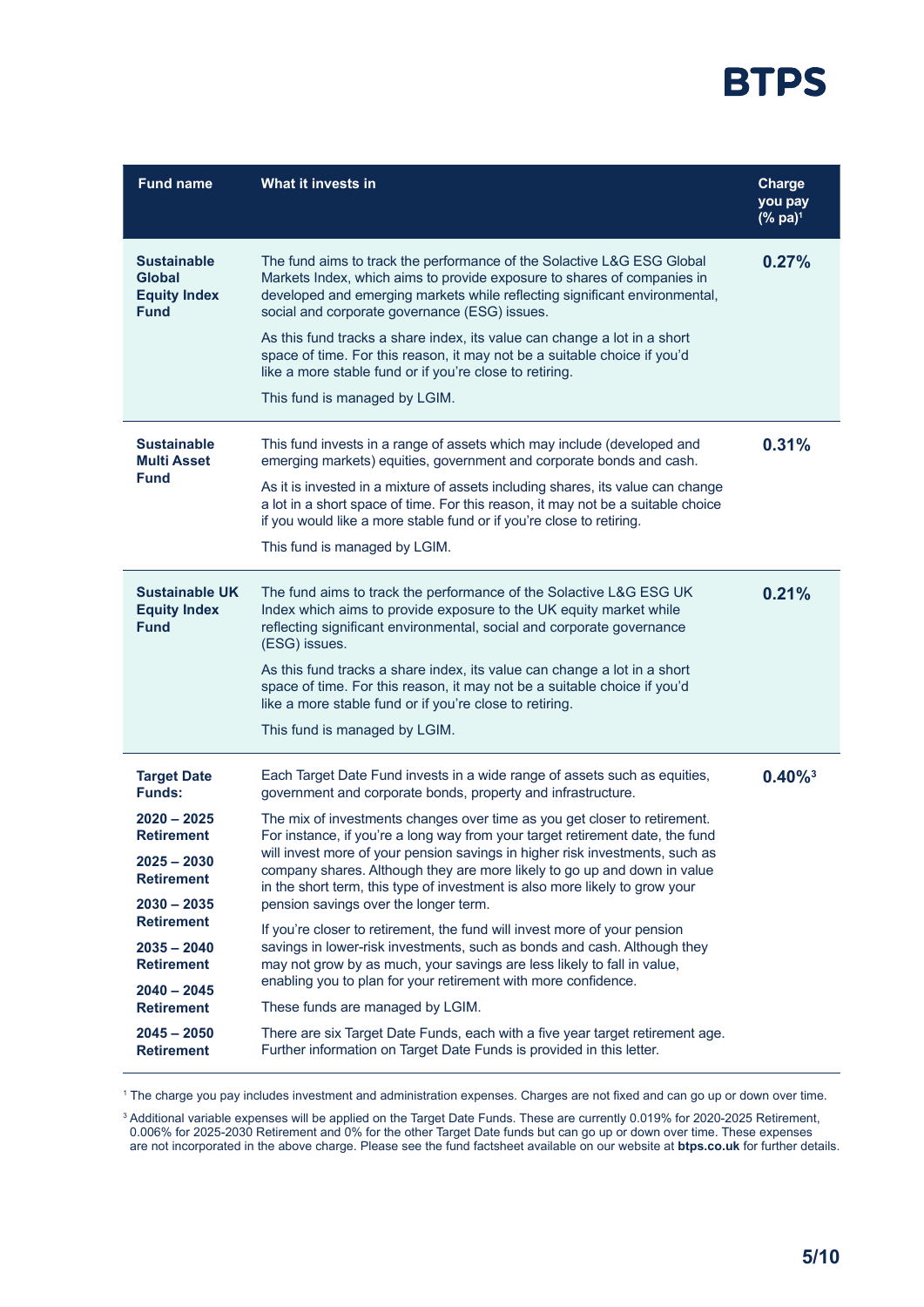# RTDS

# **Frequently asked questions**

# **Why are you changing your AVC fund range?**

Our members have asked us for more investment choice, so we have introduced a wider range of funds and negotiated lower fund management charges for BTPS members. Members will also benefit from more timely updates to valuation information online on the member portal, and faster transaction times because BTPS is bringing the administration of the new funds in-house. We believe that moving to the new funds is in the interests of members and have taken investment advice in making this decision.

Our new range of AVC funds includes:



In addition to four funds matching our current fund types, we are introducing eight other new funds in May: a Shariah Global Equity Index Fund; a Short Dated GBP Corporate Bond Index Fund and a range of six Target Date Funds. We have included a summary table of the new funds in this letter and you should also read the detailed fund factsheets on our website at **btps.co.uk/YourAVCs**.

Once the move to the new funds is complete you will be able to switch your AVCs if you choose. You can do this online on the member portal at **btps.co.uk**.

# **When is this happening?**

Your current funds will be moved across to the new funds during May. While this happens, our AVC portal pages will be unavailable. We're sorry for any inconvenience this may cause.

Once the move to the new funds is complete, you'll be able to log onto the AVC portal pages and see your new funds.

# **Will I be able to access my AVCs during this change?**

It won't be possible to make switches between the existing AVC funds from 11 April 2022 and you won't be able to switch into one of the new funds until they are introduced in mid-May.

There will also be a short time when we may be unable to disinvest your AVCs. If you are planning to retire or transfer your pension during this time and haven't let us know yet, please factor this into your plans to avoid any inconvenience or delay. We normally ask that you give us at least three months' notice before your chosen pension start date but if you are planning to retire during May and haven't already informed us, please submit your application as soon as you can.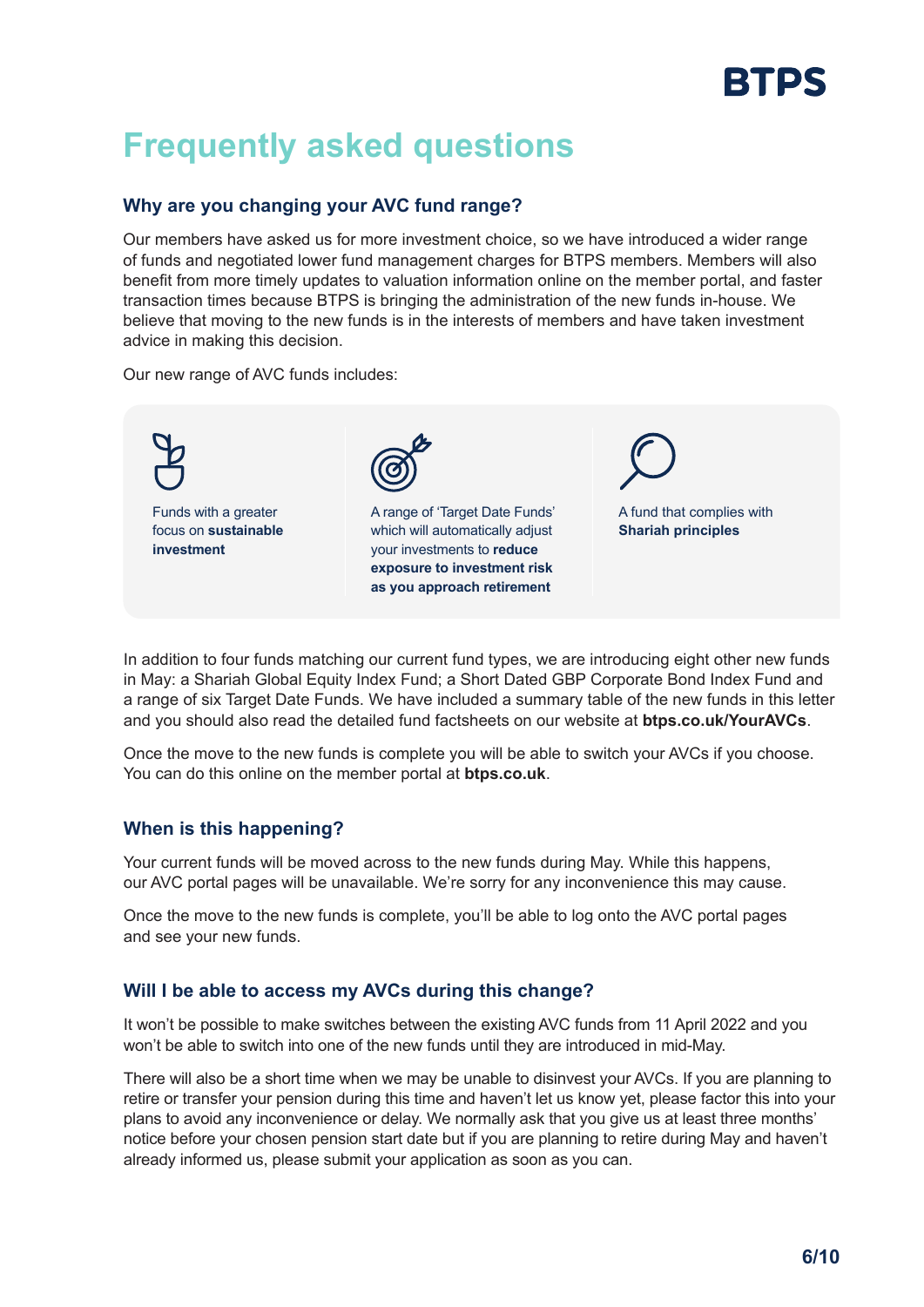

# **Why are you offering 'sustainable' funds?**

BTPS has a long history of being a responsible investor and our own investment strategy has sustainability at its core. This is why being able to offer AVC funds that take account of environmental, social and corporate governance (ESG) factors is important to us. ESG issues can take many forms and cover a wide range of topics. Some examples include:

- **1. Environmental:** climate change, biodiversity, waste & pollution
- **2. Social:** human rights, modern slavery, working conditions, child labour
- **3. Governance:** bribery & corruption, diversity, board structure

We believe that well-governed companies that manage all stakeholders, including the environment and society, are more likely to deliver sustainable long-term returns.

In addition to incorporating ESG factors into the investment process, the new fund range benefits from either LGIM or HSBC's stewardship activities. Stewardship involves exercising votes and engaging with the portfolio companies in order to hold the management accountable. It also involves working collaboratively with regulators, policy makers and peers to tackle issues such as climate change. The individual fund factsheets tell you more about how LGIM integrates ESG considerations within each of the new funds offered.

You can find out more on BTPS's approach to responsible investing on our website at **btps.co.uk/ SustainableInvestment**.

#### **Can I switch out of the funds you are moving me in to?**

Yes. We will be moving your existing funds and investing them in the funds from the new range that most closely match the investment profile of your current fund choices. You will be free to choose to switch your investments to any of the other new funds once they are introduced in May. You can split your investment between as many or as few funds as you like.

#### **Will there be a cost to me?**

We have a duty to regularly review the range and performance of investment funds available to members, and may withdraw and replace funds as we determine to be appropriate in members' interests.

There will be a cost associated with buying and selling investments to make these changes. These costs will be reflected in the value of your funds over the period that the changes take place, and will vary depending on which fund you are currently invested in as well as market conditions. Because of this, we do not know precisely what they'll be in advance. We have taken the impact of these costs into consideration as part of the change in your AVC funds and have concluded that these are reasonable and proportionate. In particular, we believe the change is in members' collective best interests.

In addition, we plan to minimise any time that members' funds are 'out of market' due to this transition i.e. disinvested from the existing fund, but not yet invested in the new fund by 'pre-funding' the purchase of the new investments.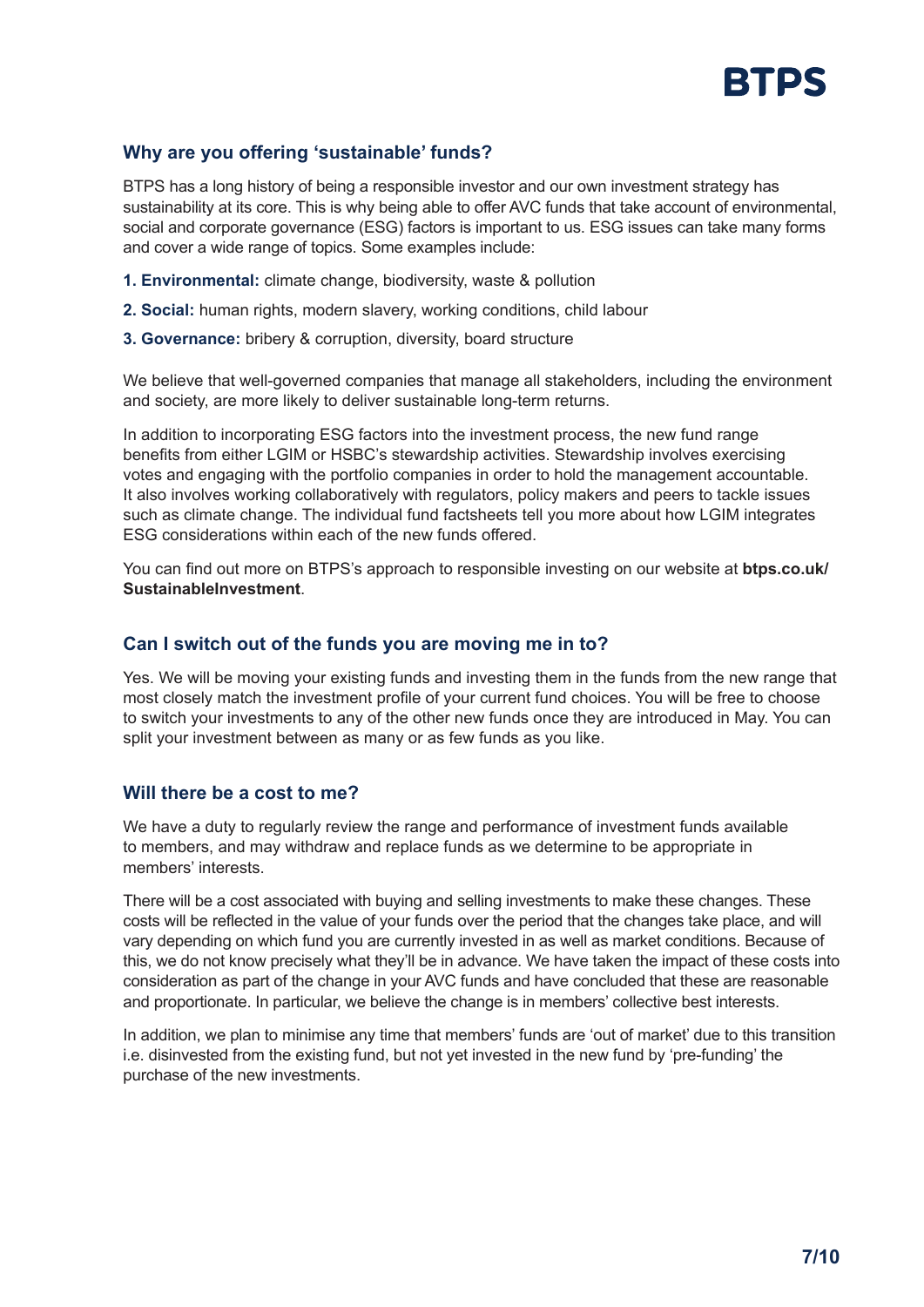

#### **What funds are my AVCs currently invested in?**

If you are unsure where your AVCs are invested, you can log in to the member portal to view your AVCs online at **btps.co.uk**.

### **What if I'm invested in the Standard Life With-Profits Fund?**

The Standard Life With-Profits Fund will be unaffected by these changes. You can switch out some or all of your investment from this fund if you choose to but you're not able to switch any funds into it, as it is closed to new and existing investors. You can find out more about this fund on our portal.

If you switch from the Standard Life With-Profits Fund, you may be giving up valuable guarantees and your fund may be subject to a reduction in value. Please read the guide to Standard Life's with-profits funds before you take any action in respect of this fund at www.standardlife.co.uk/ investments/funds/with-profits-information. You should consider taking appropriate independent financial advice before making changes to your fund choices.

Read the detailed fund factsheets on our website at **btps.co.uk/YourAVCs**.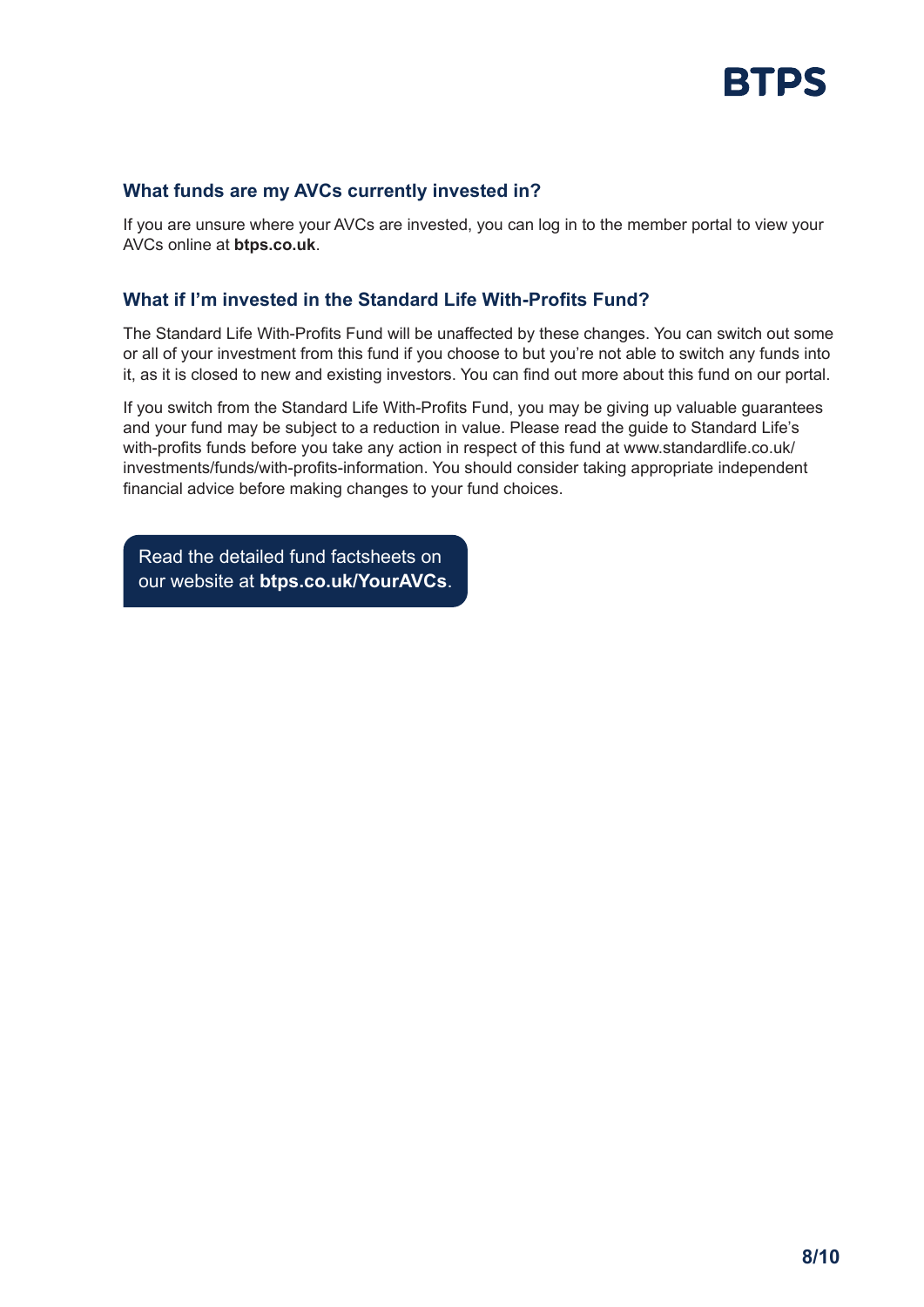

# **Introducing the new Target Date Funds**

A range of six Target Date Funds, managed by LGIM, are being introduced in May 2022, as part of BTPS's new AVC fund range. The idea of a Target Date Fund is that you save in a single fund along with people who have a similar target retirement date in mind. You can read more about the individual fund options in the fund factsheets which are available on our website. These will also be on the AVC pages of the member portal from May 2022.

#### **What is a Target Date Fund?**

A Target Date Fund allows you to match your investment strategy to a range of 'target dates'. This will normally be the date at which you currently plan to retire. Please note that within BTPS your AVCs are disinvested in full when you take your pension.

The Target Date Funds each target a different five year 'target range' and you can switch to a different Target Date Fund at any time should your retirement plans change.

#### **How does a Target Date Fund work?**

Each Target Date Fund invests in a wide range of assets such as equities, government and corporate bonds, property and infrastructure. As you get closer to your chosen retirement date, or 'target date', the mix of investments is adjusted.

The further away the fund is from the target date range, more of the fund will be in higher risk assets, such as shares of companies. As the fund draws closer to its target date range, it will invest in more lower risk assets such as bonds and cash.

The illustration below shows how the fund allocation changes over time.